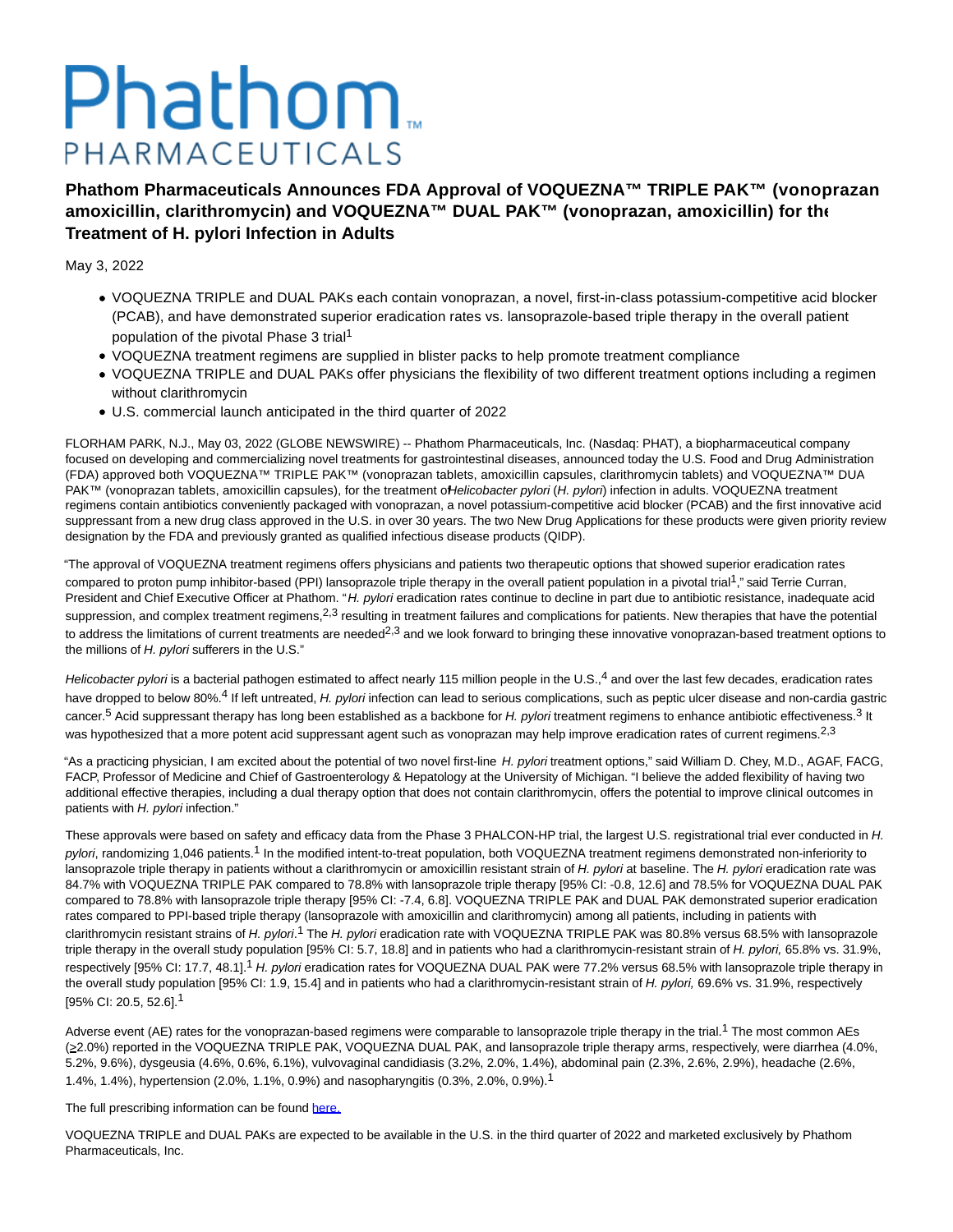#### **Indication and Important Safety Information INDICATIONS AND USAGE**

VOQUEZNA™ TRIPLE PAK™ is a co-packaged product containing vonoprazan, a potassium-competitive acid blocker (PCAB), amoxicillin, a penicillin-class antibacterial, and clarithromycin, a macrolide antimicrobial. VOQUEZNA™ DUAL PAK™ is a co-packaged product containing vonoprazan and amoxicillin. Both products are indicated for the treatment of Helicobacter pylori infection in adults.

To reduce the development of drug-resistant bacteria and maintain the effectiveness of VOQUEZNA TRIPLE PAK, VOQUEZNA DUAL PAK and other antibacterial drugs, both products should be used only to treat or prevent infections that are proven or strongly suspected of being caused by bacteria.

# **IMPORTANT SAFETY INFORMATION**

#### **CONTRAINDICATIONS**

VOQUEZNA TRIPLE PAK and VOQUEZNA DUAL PAK are contraindicated in patients with known hypersensitivity to vonoprazan or amoxicillin, any other components of the formulation, any other beta-lactams, or in patients receiving rilpivirine-containing products.

Due to the clarithromycin component, VOQUEZNA TRIPLE PAK is also contraindicated in patients with any known hypersensitivity to clarithromycin or any macrolide antibiotic, in patients receiving pimozide, lomitapide, lovastatin, simvastatin, ergotamine, dihydroergotamine, colchicine in patients with renal or hepatic impairment, or those with a history of cholestatic jaundice/hepatic dysfunction.

# **WARNINGS AND PRECAUTIONS**

Hypersensitivity Reactions: Serious and occasionally fatal reactions (e.g., anaphylaxis) have been reported with components of VOQUEZNA TRIPLE PAK and VOQUEZNA DUAL PAK. If hypersensitivity reactions occur, discontinue use and institute immediate therapy (e.g., anaphylaxis management).

Severe Cutaneous Adverse Reactions (SCAR): Discontinue use of VOQUEZNA TRIPLE PAK or VOQUEZNA DUAL PAK at first signs or symptoms of SCAR or other signs of hypersensitivity and consider further evaluation. SCAR, including Stevens-Johnson syndrome (SJS) and toxic epidermal necrolysis (TEN) have been reported with the components of both products. In addition, drug reaction with eosinophilia and systemic symptoms (DRESS), and acute generalized exanthematous pustulosis (AGEP) have been reported with amoxicillin and clarithromycin.

Clostridioides difficile-associated diarrhea (CDAD); Evaluate if diarrhea occurs with VOQUEZNA TRIPLE PAK or VOQUEZNA DUAL PAK. CDAD has been reported with use of acid suppressing therapies and nearly all antibacterial agents, and may range in severity from mild diarrhea to fatal colitis. If CDAD is confirmed, discontinue therapy and treat appropriately.

#### VOQUEZNA TRIPLE PAK Warnings or Precautions Due to the Clarithromycin Component:

QT Prolongation: Avoid VOQUEZNA TRIPLE PAK in patients with known QT prolongation or receiving drugs known to prolong the QT interval, ventricular arrhythmia (torsades de pointes), hypokalemia/hypomagnesemia, significant bradycardia, or taking Class IA or III antiarrhythmics.

Hepatotoxicity: Discontinue use of VOQUEZNA TRIPLE PAK if signs and symptoms of hepatitis occur.

Serious adverse reactions due to concomitant use with other drugs: Serious adverse reactions can occur with VOQUEZNA TRIPLE PAK due to drug interactions of clarithromycin with colchicine, some lipid lowering agents, some calcium channel blockers, hypoglycemic agents including insulin, quetiapine, warfarin, benzodiazepines, and other drugs.

Embryo-Fetal Toxicity: VOQUEZNA TRIPLE PAK is not recommended for use in pregnancy as clarithromycin may cause fetal harm.

Myasthenia Gravis: Exacerbation of myasthenia gravis can occur with VOQUEZNA TRIPLE PAK since it has been reported in patients receiving clarithromycin tablets.

#### **ADVERSE REACTIONS**

The most common adverse reactions (≥2%) include diarrhea, dysgeusia, vulvovaginal candidiasis, abdominal pain, headache, hypertension, and nasopharyngitis.

#### **DRUG INTERACTIONS**

Components of VOQUEZNA TRIPLE PAK and VOQUEZNA DUAL PAK have the potential for clinically important drug interactions. See full Prescribing Information for important drug interactions.

#### **USE IN SPECIFIC POPULATIONS**

Lactation: Breastfeeding not recommended during treatment, but a lactating woman can pump and discard breast milk during treatment and for 2 days after VOQUEZNA TRIPLE PAK and VOQUEZNA DUAL PAK administration.

Geriatrics: VOQUEZNA TRIPLE PAK increased risk of torsades de pointes due to clarithromycin.

Renal and Hepatic Impairment: Avoid use in patients with severe renal impairment and avoid use in patients with moderate to severe hepatic impairment.

**You are encouraged to report suspected adverse reactions by contacting Phathom Pharmaceuticals at 1-888-775-PHAT (7428) or FDA at 1-800-FDA-1088 o[r www.fda.gov/medwatch.](https://www.globenewswire.com/Tracker?data=7GM_Y2Uhl2P9TEDv9Bb9zIimACbdOWrEanFSLFAhWP4CzzUDVO7NCgAiPuAS02EnVqJ5iNzITneFXs1SvzFEwvleszXt3volpAs3dDDxJbs=)**

#### **Please see full Prescribing Information for VOQUEZNA TRIPLE PAK and VOQUEZNA DUAL PAK.**

# **About Helicobacter pylori (H. pylori) infection**

H. pylori is a bacterial pathogen that is estimated to infect nearly 115 million individuals in the United States.<sup>4</sup> Approximately 50% of the world and 36% of the U.S. population is estimated to be infected with the bacterium.<sup>4</sup> As a result of the chronic inflammation induced by H. pylori infection, infected patients may develop a range of pathologies including dyspepsia, peptic ulcer disease, non-cardia gastric cancer, and mucosa-associated lymphoid tissue (MALT) lymphoma.<sup>6</sup> Studies have found that roughly 1 in 4 patients treated for H. pylori will fail first-line therapy when using PPI-based clarithromycin triple therapy.6